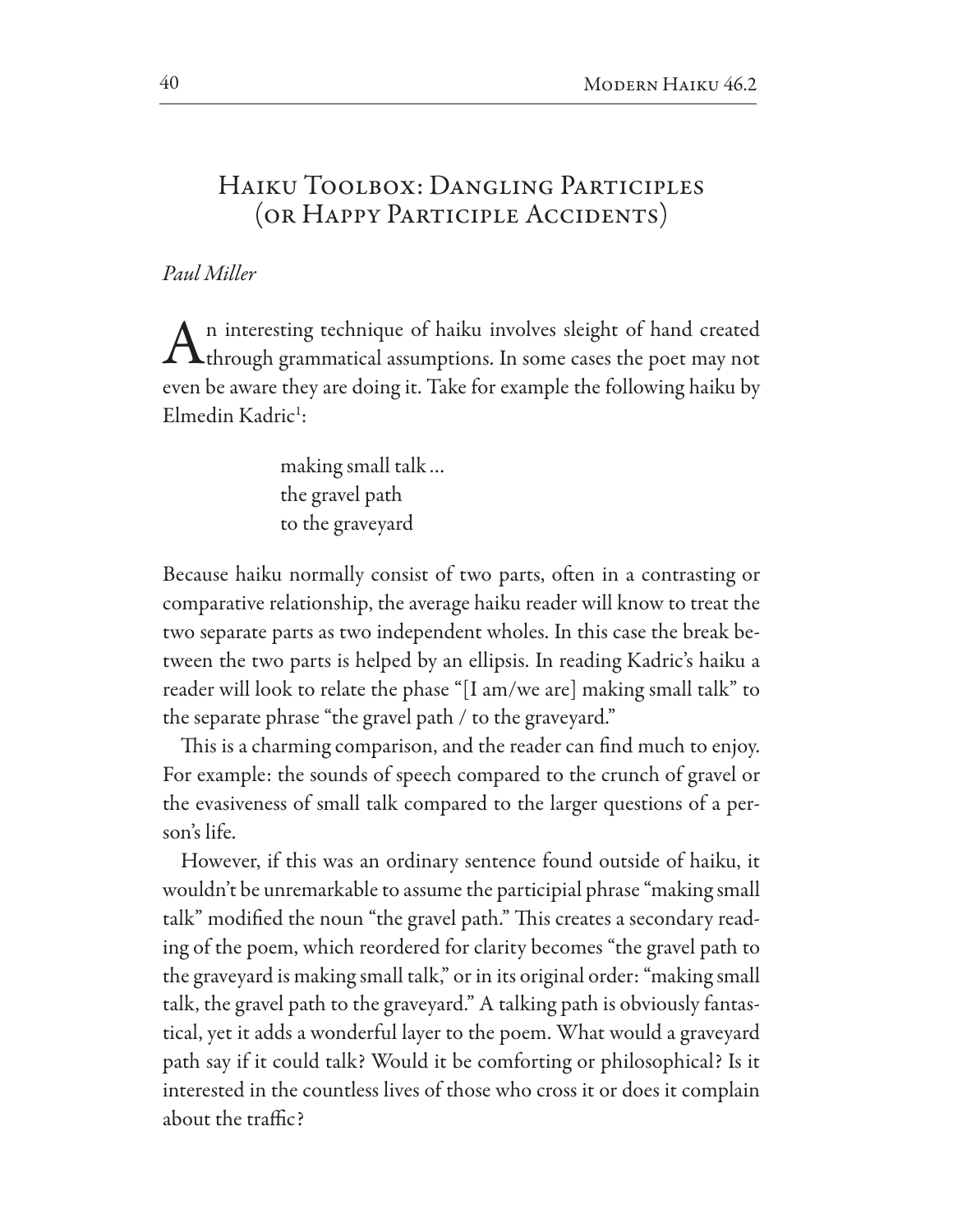Of course, haiku don't always use punctuation breaks, usually because the poet assumes the reader will know themselves where to break the poem. In the two examples below an experienced reader of haiku will know to break the poem after the second lines.

> color-coding my to-do list spring morning

> > Francine Banwarth<sup>2</sup>

filing away the unsent letter late Spring

Peter Joseph Gloviczki<sup>3</sup>

In the first haiku the poet is organizing their spring to-do list, an appropriate activity for the time of year; however a secondary reading might be that the season itself is doing the color-coding, and depending upon how the reader experiences the season (lamb or lion) might determine additional meanings.

In the second haiku there are any number of reasons for an unsent letter. However, a secondary reading—where the season itself didn't send the letter—is especially interesting since we tend to think of Spring as being an unbridled season. That such a boundless season might have its own reservations might never occur to the reader without this sly misreading.

Whether the above poets intended these secondary readings is something only they can answer, but frankly, beside the point, since through the haiku's selected structure the reading exists. This uncertainty may suggest that the designation 'technique' which implies intent should be replaced with 'effect.' Regardless, the fact that these readings are there means they must at least be considered.

Such secondary readings are the result of some English-language haiku history. In early incarnations, English-language haiku tended to eschew the personal pronoun. This may have been the result of following English translations of Japanese haiku. Haiku poet and theoretician William J.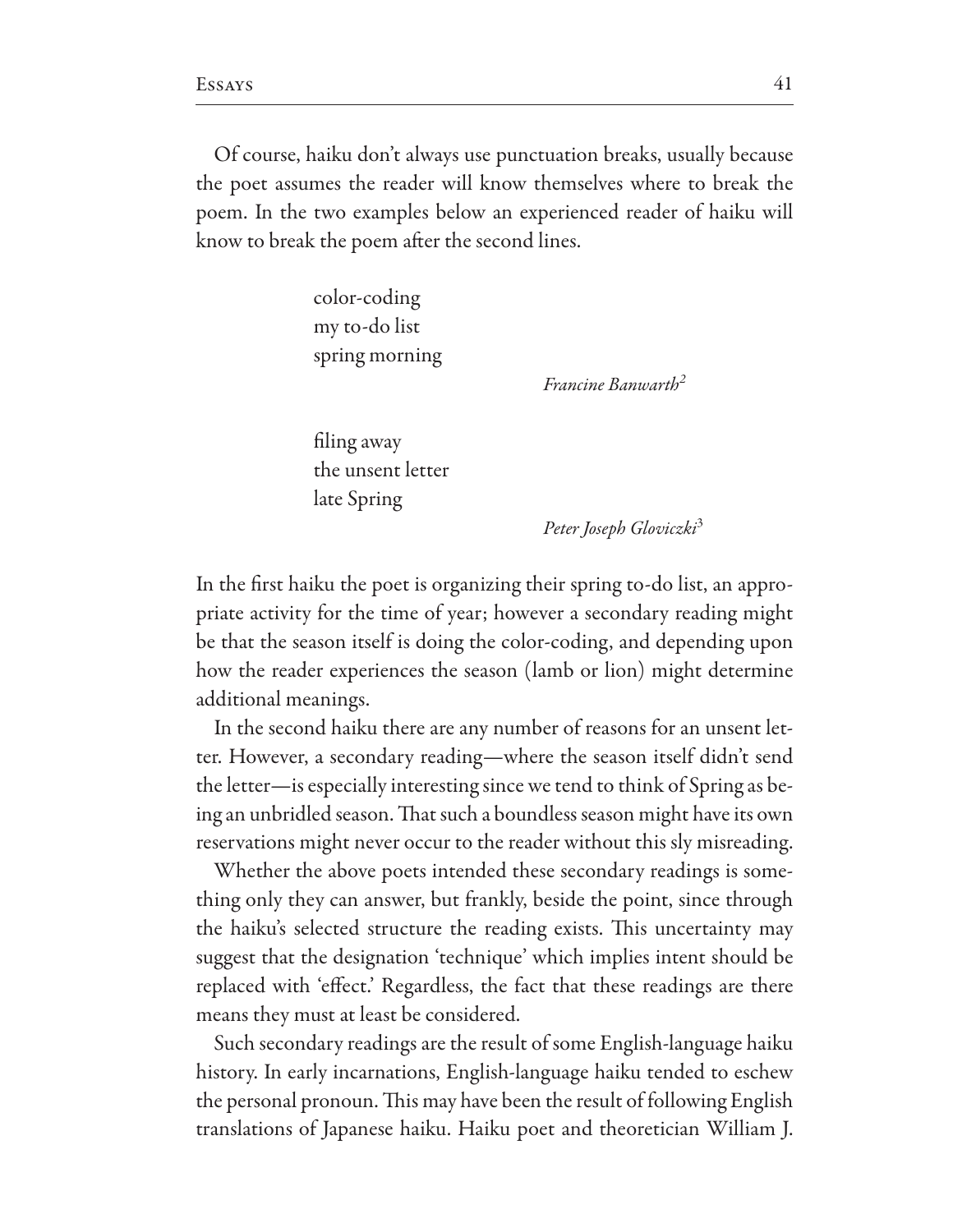Higginson noted in his judge's comments for a 1993 New Zealand Poetry Society contest: "In Japanese haiku such words as 'I'/'me'/'my' rarely occur, so translators have often resorted to leaving them out of English translations and using just the '-ing' form of the verb, creating dangling participles in the process."4 This doesn't mean that Japanese haiku writers don't write about themselves or in the first person. Higginson added: "Japanese has other strategies for indicating the grammatical first-person." Additionally, some writers may have felt that omitting the personal pronoun made their poem seem more objective, and perhaps more egoless-a goal of Zen-oriented haiku.

Higginson himself was not comfortable with dangling participles in haiku, insisting that they often yielded "ludicrous results." He gave the following example:

> choking, coughing, the moon shining over the quiet lake

> > **Bill Higginson**

It is indeed hard to reconcile a "choking, coughing" moon with one shining over a quiet lake. In this case the secondary reading seems jarring and out of place. Higginson suggested changing the first line to "he chokes" and coughs..." as a fix. For the previous haiku, the substitution of the personal pronoun ("I make small talk," "I color-code," "I file away") would work similarly.

Ferris Gilli, in her essay, "The Power of Juxtaposition,"<sup>5</sup> made a similar argument. She referred to readings "when the unwritten subject... in one part of a poem is not the same as the written subject in another part" as the "spillover effect." She cautioned that "if there is spillover of the first line into the second line in the reader's perception, even if for only an instant, that instant of distraction may be all it takes to destroy a mood and diminish resonance for the reader. The poet should strive to avoid the possibility of confusion or unintended humor."

Such "ludicrous" or "spillover" readings may be why some readers outside of the haiku community, unaccustomed to the norms of haiku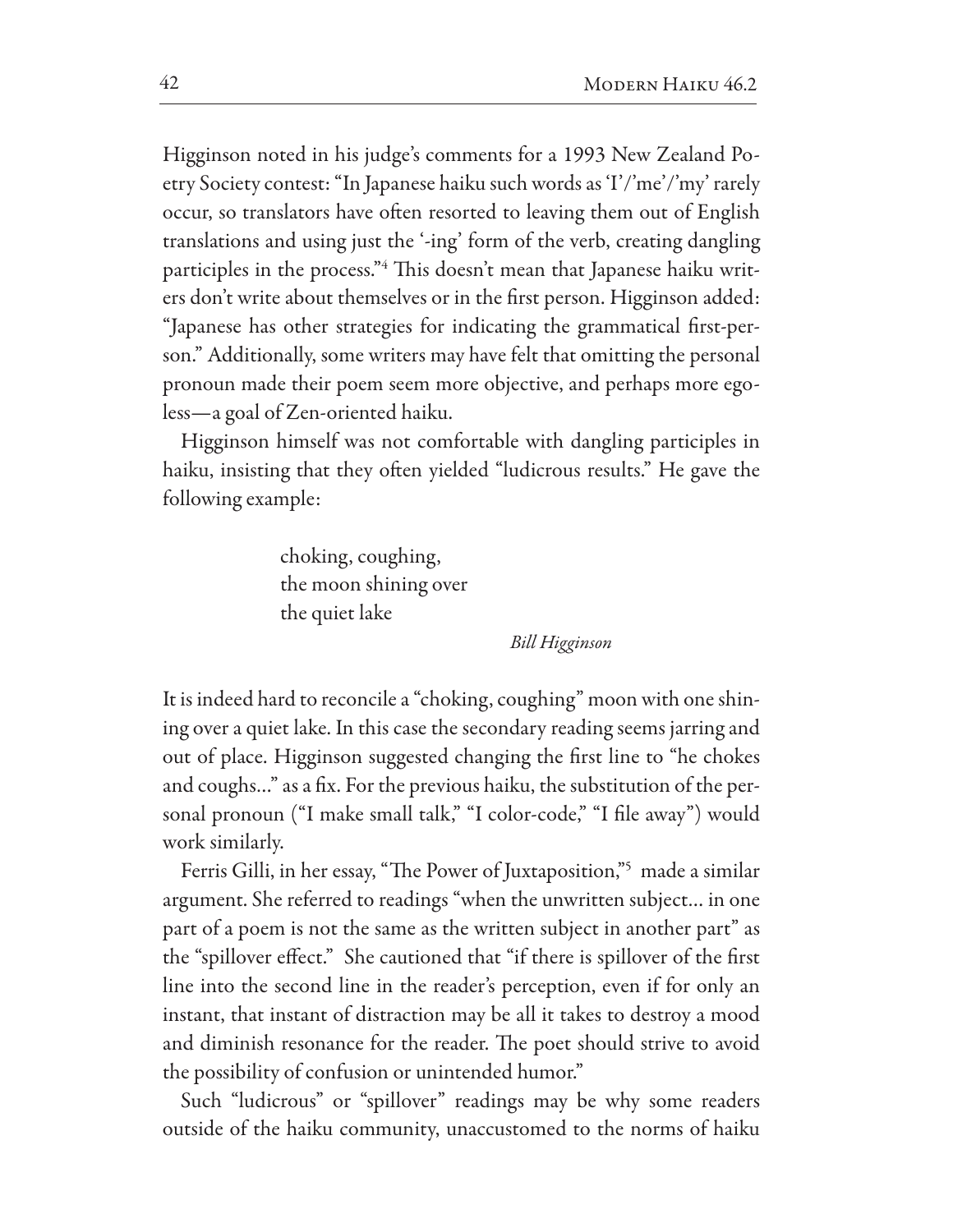composition, dismiss the genre as light verse. Not understanding that a haiku has two independent parts, uninformed readers may read the fanciful reading as the primary one. This is perhaps an argument against such a technique if a poet is concerned about the larger poetry community understanding their haiku.

However, this structure can add interesting nuances.

tuning the cello finches turn their heads this way and that

 $Bob$  Lucky<sup>6</sup>

Its use in the Lucky poem, and I'll argue in the first three haiku, adds a delightful dimension. Finches are songbirds, and the image of them turning their heads as they tune a cello—as if cocking an ear for the right note-is a wonderful bit of fantasy. It adds a sense of playfulness to the scene, something in character for the small, musically active birds. It also adds a sense of playfulness to the cellist himself.

This effect, however, isn't limited to the standard three-line form. One of the charms, and indeed the power, of the one-line haiku is its ability to show several sides of a situation without making any single viewpoint the predominant one. While this can often make them harder to read and digest by some readers, what Gilli might call "that instant of distraction... it takes to destroy a mood and diminish resonance for the reader," some other readers might enjoy the opportunity for what are normally secondary readings to come to the fore and be treated equally. An example:

whispering through the dead-nettles the sides of a vole

**John Barlow**<sup>7</sup>

How should this haiku be read? As: "[I am / we are] whispering. Through the dead-nettles the sides of a vole" or the very different "whispering through the dead-nettles, the sides of a vole"? Both readings have their own resonances and I suspect there is no right answer. In fact, the